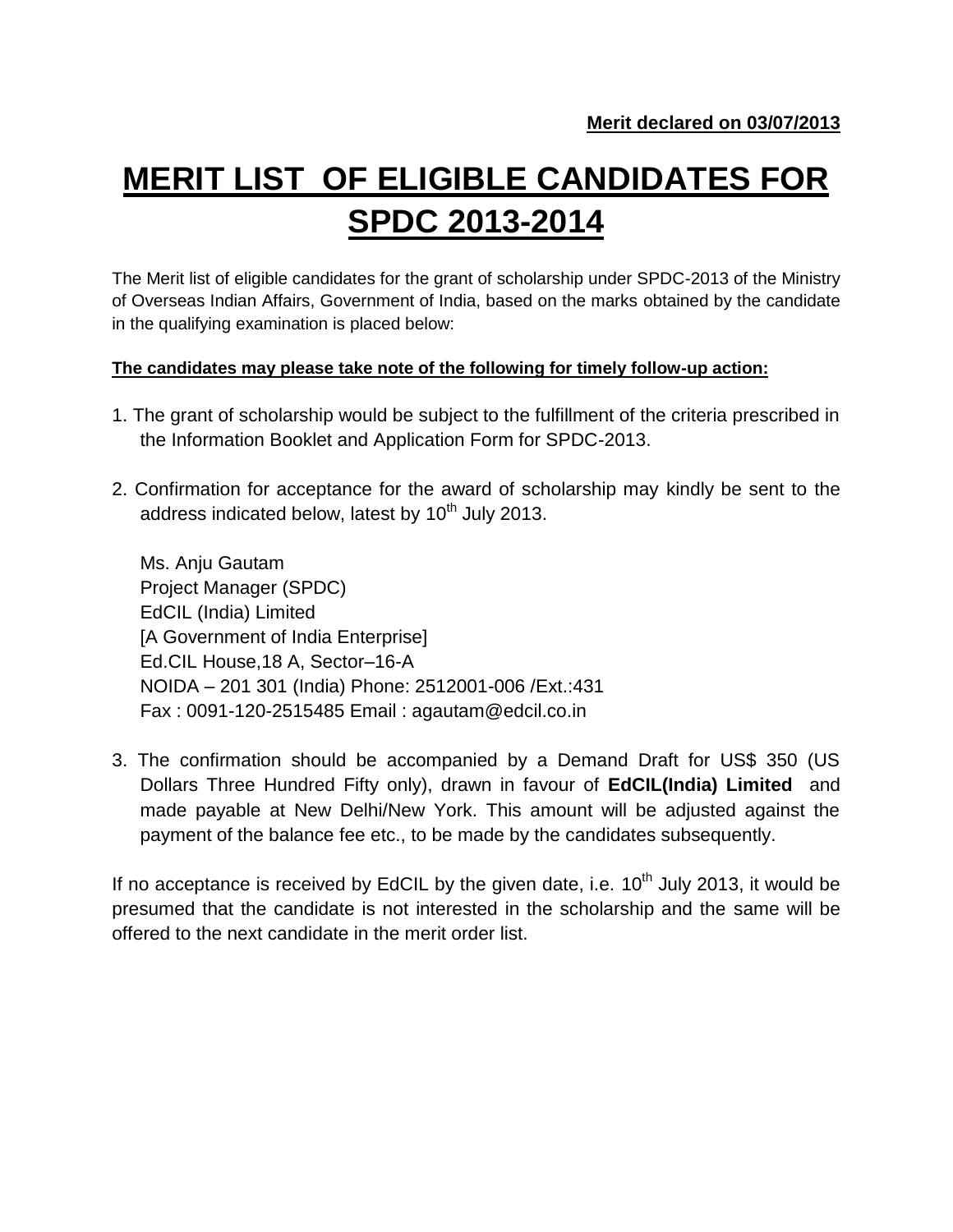## **EdCIL (India) Limited Scholarship Programme for Diaspora Children (SPDC) - 2013 Merit List for PIO candidates**

| S.No.          | Id No. | Name of Candidate                  | <b>DOB</b>  | Category   | Country    |
|----------------|--------|------------------------------------|-------------|------------|------------|
| 1              | 101    | Nitya Rajendran                    | 10-Mar-96   | <b>PIO</b> | <b>USA</b> |
| $\overline{2}$ | 9      | sindhu Sreedhara                   | 24-Dec-95   | <b>PIO</b> | <b>USA</b> |
| 3              | 96     | Amita Ajith Kamath                 | 21-Apr-95   | <b>PIO</b> | <b>USA</b> |
| 4              | 14     | Anikesh Satish Kamath              | 07-Jan-95   | <b>PIO</b> | <b>USA</b> |
| 5              | 105    | Nivedhitha Asok kumar              | 04-Dec-95   | <b>PIO</b> | Sri Lanka  |
| 6              | 104    | Subashini<br>Shanmuganathan        | 20-Mar-96   | <b>PIO</b> | Sri Lanka  |
| $\overline{7}$ | 106    | Devprashanth Krunakaran            | 18-Jun-94   | <b>PIO</b> | Sri Lanka  |
| 8              | 108    | Vinushan Selvaraj                  | 08-Mar-95   | <b>PIO</b> | Sri Lanka  |
| 9              | 100    | Preeti V Ravi                      | 21-Jul-95   | <b>PIO</b> | <b>USA</b> |
| 10             | 6      | Keerthana Segaran                  | 18-Sep-95   | <b>PIO</b> | Sri Lanka  |
| 11             | 111    | Duwaragan<br>Balasubramanian       | 31-Aug-95   | <b>PIO</b> | Sri Lanka  |
| 12             | 24     | Aarani Porani Nadaraj              | 04-Oct-95   | <b>PIO</b> | Sri Lanka  |
| 13             | 114    | <b>Barat Periyasamy</b>            | 29-Oct-95   | <b>PIO</b> | Sri Lanka  |
| 14             | 16     | <b>Shelly Mehta</b>                | 05-Feb-96   | <b>PIO</b> | Sri Lanka  |
| 15             | 113    | <b>Prasath Surendran</b>           | 03-Feb-95   | <b>PIO</b> | Sri Lanka  |
| 16             | 33     | Aravindh Ramgopal Bab              | 31-Dec-95   | <b>PIO</b> | <b>USA</b> |
| 17             | 115    | Harivignesh Muthukrishnan          | 16-Oct-95   | <b>PIO</b> | Sri Lanka  |
| 18             | 112    | Arjun Kalyana                      | $13-Nov-94$ | PIO        | Sri Lanka  |
| 19             | 77     | Dinesh Muniandy                    | 11-Oct-93   | <b>PIO</b> | Malaysia   |
| 20             | 15     | Hasina Begam Binti Shaul<br>Hameed | 07-Feb-93   | <b>PIO</b> | Malaysia   |
| 21             | 13     | Ram Lohit Chavali                  | 14-Apr-95   | <b>PIO</b> | <b>USA</b> |
| 22             | 107    | Pramila Murugan<br>Subramaniyam    | 16-Mar-93   | <b>PIO</b> | Sri Lanka  |
| 23             | 79     | Nanthini K Rajanderan              | 15-Aug-94   | PIO        | Malaysia   |
| 24             | 102    | Rishienaran Ravi                   | 02-Aug-95   | <b>PIO</b> | Sri Lanka  |
| 25             | 116    | Karthekeyen Doraisamy              | 13-Oct-94   | <b>PIO</b> | Sri Lanka  |
| 26             | 97     | Saipranav Srinath Reddy            | 02-Feb-95   | <b>PIO</b> | <b>USA</b> |
| 27             | 119    | Rakesh Arumugam                    | 19-Mar-95   | <b>PIO</b> | Sri Lanka  |
| 28             | 118    | Aishwariya Devi Sivakumar          | 18-Jun-95   | <b>PIO</b> | Sri Lanka  |
| 29             | 4      | Sanjana Sejal Shah                 | 17-Nov-95   | <b>PIO</b> | <b>USA</b> |
| 30             | 120    | Abinesh Rajendiren                 | 28-May-94   | <b>PIO</b> | Sri Lanka  |
| 31             | 109    | Arunya Jayarajah                   | 01-Jan-93   | <b>PIO</b> | Sri Lanka  |
| 32             | 117    | Ashwindev Arunagiri                | 26-May-95   | <b>PIO</b> | Sri Lanka  |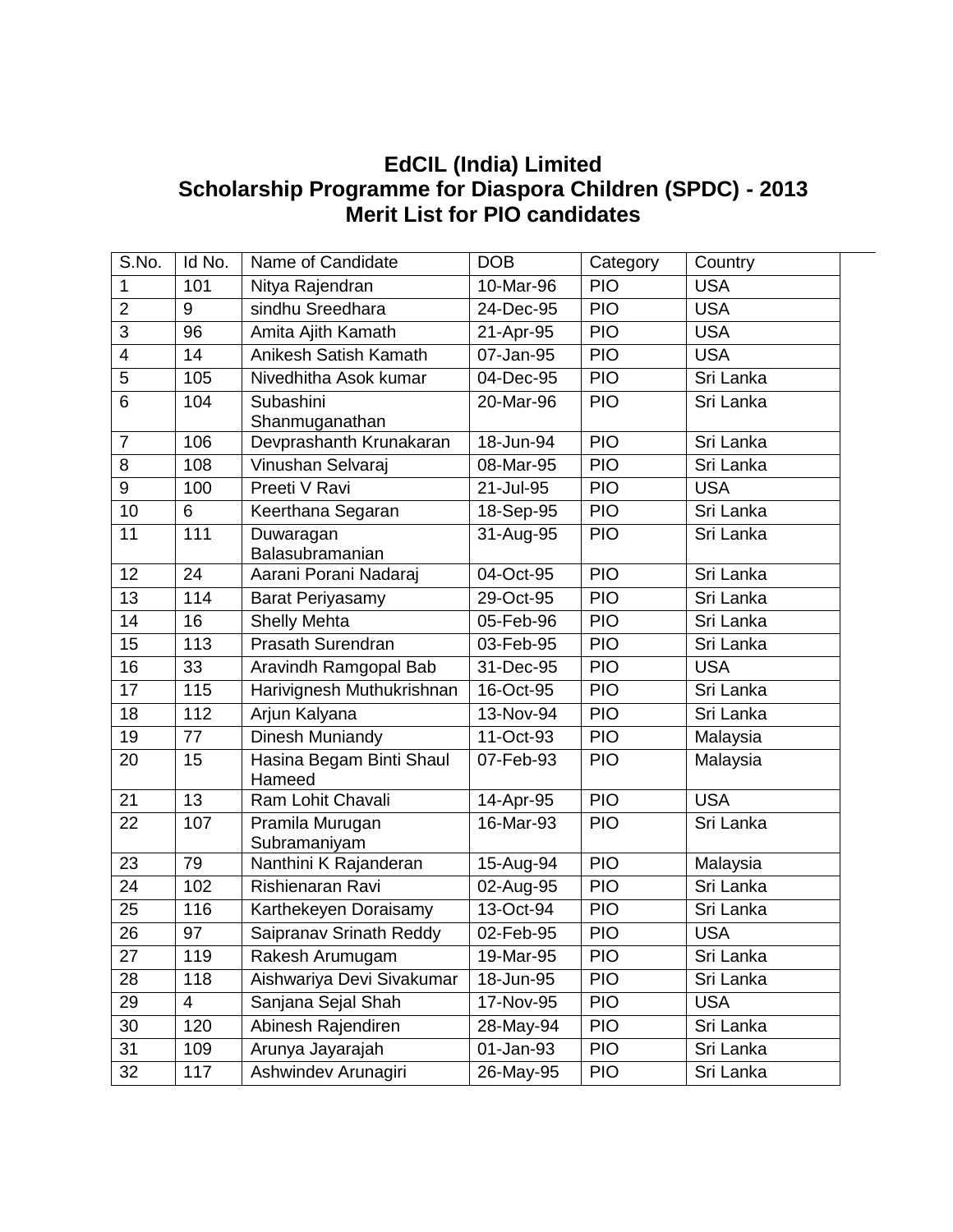| S.No. | Id No.          | <b>Name of Candidate</b>                | <b>DOB</b> | <b>Category</b> | <b>Country</b> |
|-------|-----------------|-----------------------------------------|------------|-----------------|----------------|
| 33    | 110             | Kugaeswaram<br>Sivakumaran              | 10-Sep-93  | <b>PIO</b>      | Sri Lanka      |
| 34    | 99              | Samhita Gaddam                          | 31-Aug-95  | <b>PIO</b>      | <b>USA</b>     |
| 35    | 121             | Thanuskaran Rajasekaran                 | 14-Aug-95  | <b>PIO</b>      | Sri Lanka      |
| 36    | 37              | Akash Karthiheyan<br>Sithambaram        | 12-Dec-94  | <b>PIO</b>      | Sri Lanka      |
| 37    | 80              | Subram Mohan                            | 12-Aug-95  | <b>PIO</b>      | Malaysia       |
| 38    | 169             | Prashanthi Peethambaram                 | 21-Oct-93  | <b>PIO</b>      | Sri Lanka      |
| 39    | 98              | <b>Audrey Virgil Victor</b><br>Selvaraj | 24-Oct-93  | <b>PIO</b>      | Malaysia       |
| 40    | 3               | Girijaaprasanth Rajadhurai              | 22-May-94  | <b>PIO</b>      | Sri Lanka      |
| 41    | 124             | Sanjeevan Jothikumar                    | 15-Jul-95  | <b>PIO</b>      | Sri Lanka      |
| 42    | 12 <sub>2</sub> | Ushanthan Subramaniam                   | 15-Nov-95  | <b>PIO</b>      | Sri Lanka      |
| 43    | 128             | Harinyah Rajagopal                      | 22-Mar-94  | <b>PIO</b>      | Sri Lanka      |
| 44    | 167             | Sivaneshan Lojiban                      | 27-May-95  | <b>PIO</b>      | Sri Lanka      |
| 45    | 130             | Aadhitya Jayaseelan                     | 29-Oct-96  | <b>PIO</b>      | Sri Lanka      |
| 46    | 17              | Kasturi Krishna Moorty                  | 19-Dec-94  | <b>PIO</b>      | Sri Lanka      |
| 47    | 125             | <b>Thanushan Ashokar</b>                | 30-Nov-95  | <b>PIO</b>      | Sri Lanka      |
| 48    | 122             | Vuthranjanie Pusparaj                   | 27-Dec-93  | <b>PIO</b>      | Sri Lanka      |
| 49    | 94              | Sarah Zipporah David                    | 26-Feb-93  | <b>PIO</b>      | Malaysia       |
| 50    | 138             | Kavita Bacha Lal                        | 15-Aug-94  | <b>PIO</b>      | Malaysia       |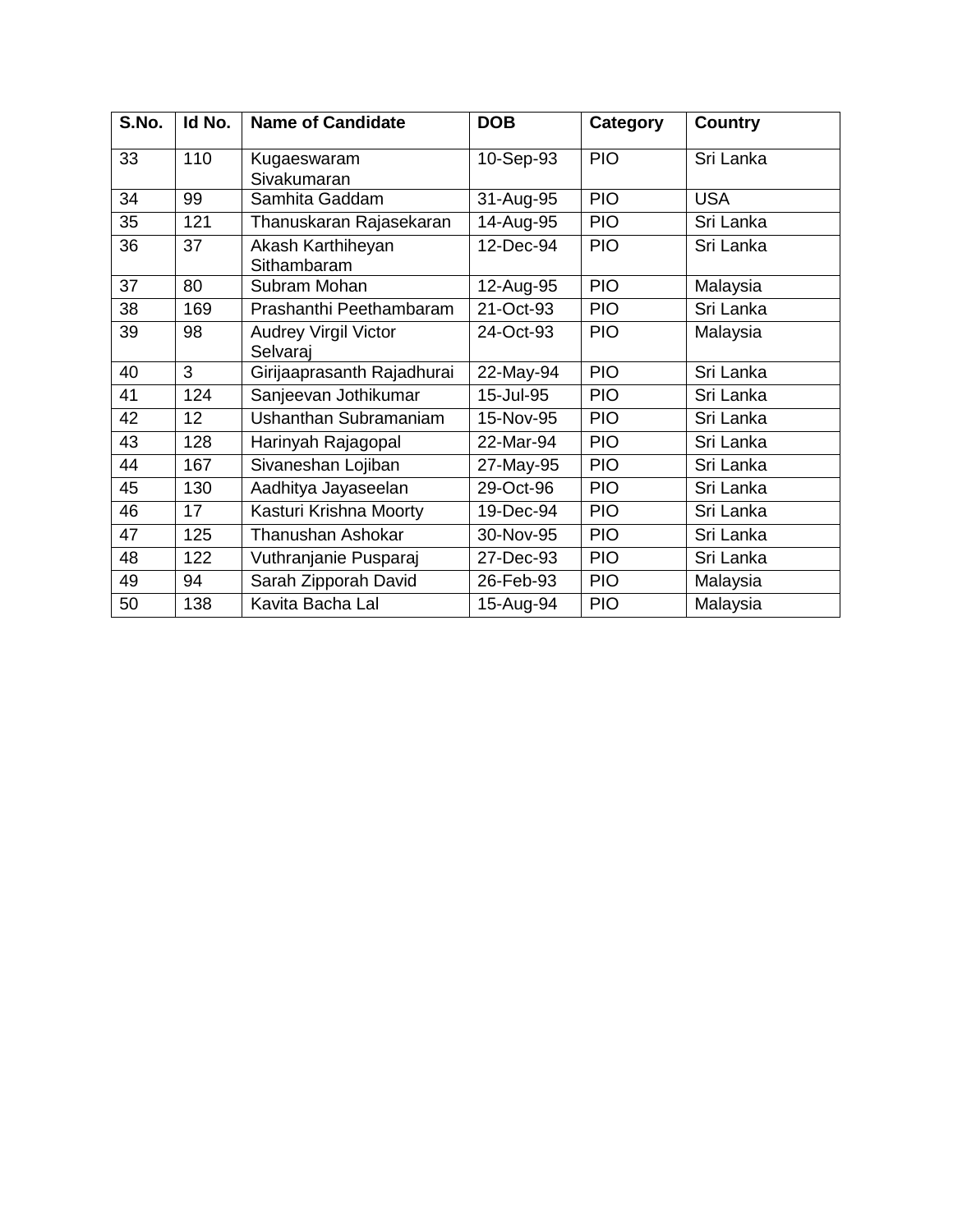## **EdCIL (India) Limited Scholarship Programme for Diaspora Children (SPDC) - 2013 Merit List for NRI candidates**

| S.No.          | Id No.         | <b>Name of Candidate</b>           | <b>DOB</b>   | Category   | <b>Country</b> |
|----------------|----------------|------------------------------------|--------------|------------|----------------|
| 1              | 54             | Sreekanth Mohanakumar              | 16-Aug-95    | <b>NRI</b> | <b>UAE</b>     |
| $\overline{2}$ | 155            | Varsha Raj                         | 07-Nov-95    | <b>NRI</b> | Oman           |
| 3              | 28             | Jino John Joseph                   | 14-Feb-95    | <b>NRI</b> | Kuwait         |
| 4              | 5              | Jerrin Joseph                      | 07-Nov-95    | <b>NRI</b> | <b>Bahrain</b> |
| 5              | 88             | Sneha Maria Varghese               | 30-Jul-95    | <b>NRI</b> | Oman           |
| 6              | 39             | Sherine Davis Kozhikadan           | 24-Jul-95    | <b>NRI</b> | Saudi Arabia   |
| $\overline{7}$ | 27             | Gayathri Pillai                    | 26-Jan-96    | <b>NRI</b> | Oman           |
| 8              | 140            | Priyanka Mohanta                   | 23-Jan-95    | <b>NRI</b> | Oman           |
| 9              | 76             | Rashad Mubarak Amanulla            | 04-Apr-95    | <b>NRI</b> | Qatar          |
| 10             | 82             | Vinitha Selvaraj                   | 29-May-95    | <b>NRI</b> | Saudi Arabia   |
| 11             | 69             | Roshni Chandran KV                 | 29-Dec-95    | <b>NRI</b> | Oman           |
| 12             | 145            | Vaishakhi Suresh Vathiyath         | 29-Dec-94    | <b>NRI</b> | Oman           |
| 13             | 59             | Mridula M Krishna                  | 12-May-95    | <b>NRI</b> | <b>UAE</b>     |
| 14             | 1              | Aalap Deepak Valia                 | 27-May-95    | <b>NRI</b> | Oman           |
| 15             | $\overline{2}$ | Rahna                              | 23-Jun-94    | <b>NRI</b> | Saudi Arabia   |
| 16             | 137            | Ajish Zacharia Philip              | 14-Aug-95    | <b>NRI</b> | Saudi Arabia   |
| 17             | 50             | <b>Fatimah Abdul Razak</b>         | 25-Nov-95    | <b>NRI</b> | Saudi Arabia   |
| 18             | 81             | Renu Gopalan Kutty                 | 02-May-95    | <b>NRI</b> | Oman           |
| 19             | 38             | Bhagyashree Manoj Keswani          | 04-Sep-95    | <b>NRI</b> | <b>Bahrain</b> |
| 20             | 139            | Ajay Vikram Shuresh                | 03-Jul-96    | <b>NRI</b> | <b>Bahrain</b> |
| 21             | 68             | Rashina Kunnath                    | 06-Jan-95    | <b>NRI</b> | Saudi Arabia   |
| 22             | 35             | Deexith Reddy                      | 15-Aug-95    | <b>NRI</b> | <b>UAE</b>     |
| 23             | 150            | Parinita Praveen Dixit             | 18-Aug-95    | <b>NRI</b> | Saudi Arabia   |
| 24             | 19             | Kiran Paul Raja                    | 03-Jan-96    | <b>NRI</b> | Kuwait         |
| 25             | 63             | Sandra Albert                      | 15-Sep-95    | <b>NRI</b> | Qatar          |
| 26             | 153            | Anusree Ravikumar                  | 29-Jun-95    | <b>NRI</b> | Oman           |
| 27             | 58             | Jeril Maria Shaji                  | 28-Mar-95    | <b>NRI</b> | Oman           |
| 28             | 51             | Abeer Khan                         | 18-Jan-96    | <b>NRI</b> | Saudi Arabia   |
| 29             | 90             | <b>Nikhil Khandelwal</b>           | 22-Jul-96    | <b>NRI</b> | Indonesia      |
| 30             | 148            | U K Sooraj Latheeshan              | 11-Jan-95    | <b>NRI</b> | <b>Bahrain</b> |
| 31             | 103            | Parvathy                           | 17-Dec-93    | <b>NRI</b> | Oman           |
| 32             | 75             | Jifin Cherian                      | 13-Apr-95    | <b>NRI</b> | Oman           |
| 33             | 143            | Qurashy Yousuf                     | 16-Jun-95    | <b>NRI</b> | Saudi Arabia   |
|                |                | Sehupillailukman                   |              |            |                |
| 34             | 83             | Sameer Khalid                      | 09-Apr-96    | <b>NRI</b> | Oman           |
| 35             | 85             | Aashish Anil Kumar                 | 10-Oct-95    | <b>NRI</b> | Oman           |
| 36             | 21             | Shaheen Muneer Naduthodi<br>Mannil | $10$ -May-95 | <b>NRI</b> | Saudi Arabia   |